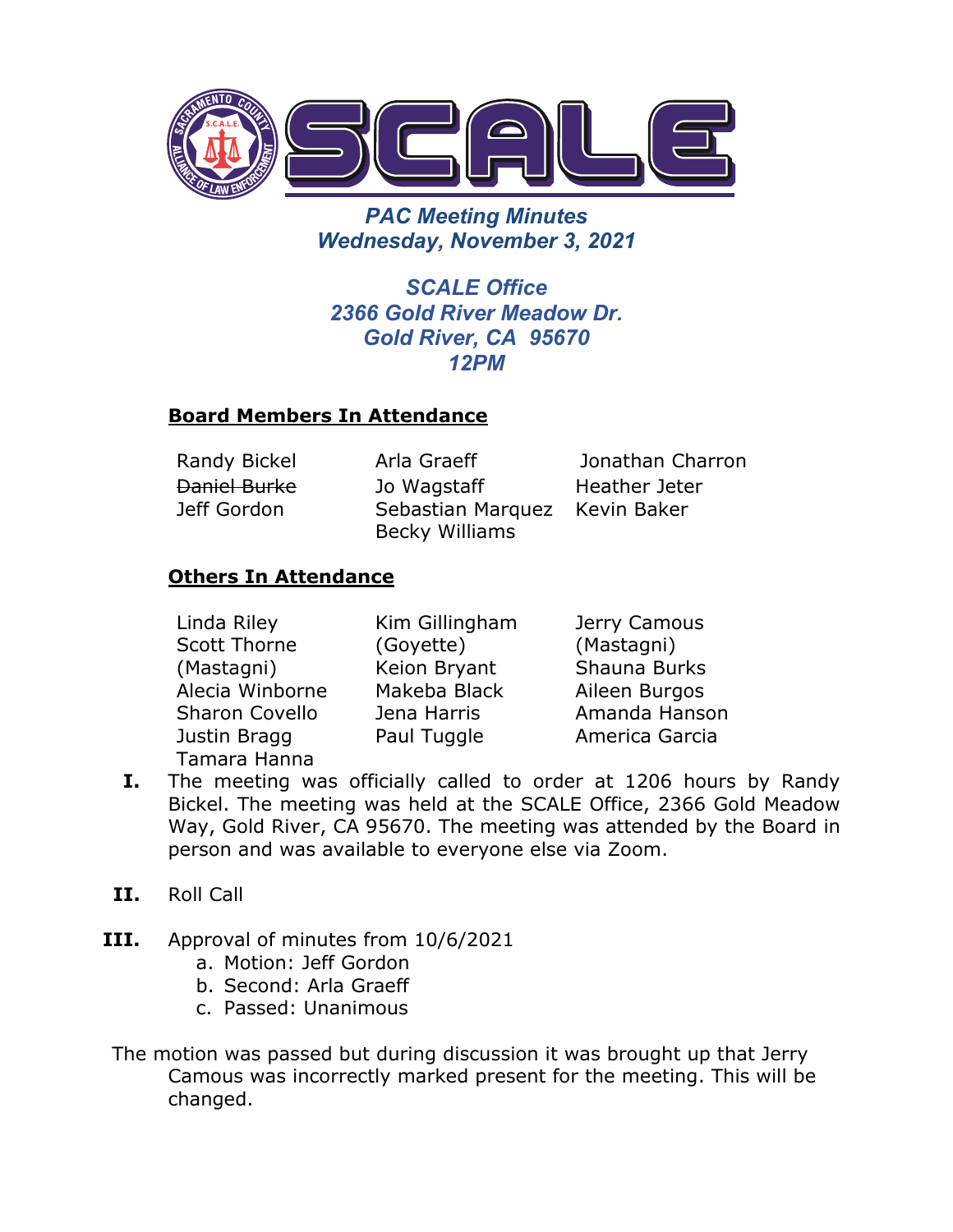### **IV. Treasurer's Report**

### **Note: This was read into the minutes during the Board Meeting.**

| <u>Accounts (10/31/2021)</u> |              |            |
|------------------------------|--------------|------------|
| General Fund 6222            |              | 110,438.01 |
| Legal Defense Fund 3903      |              | 81,232.72  |
| PAC Fund 3911                |              | 23,888.99  |
| Savings 7915                 |              | 201,381.36 |
| Wells Fargo Office Acct.     |              | 1,925.61   |
| Debit Card Acct.             |              | 1,633.39   |
|                              | <b>Total</b> | 420,500.08 |
|                              |              |            |

# **Fidelity (10/31/2021) 264,564.92**

## **Total Cash and Investments 685,065.00**

Motion: Jonathan Charron Second: Arla Graeff Passed: Unanimous

### **V. Old Business**

- A. Update Bill 416 a. No Update.
- B. 2022 Primary Elections Forum
	- a. This will be tabled for the December meeting where a forum date and location will be scheduled.

### **VI. New Business**

- A. Anne Marie Schubert Campaign Donation
	- a. A motion was made to contribute the maximum amount of \$8100 to Anne Marie Schubert's AG campaign.

Motion: Jeff Gordon Second: Jo Wagstaff Passed: Unanimous